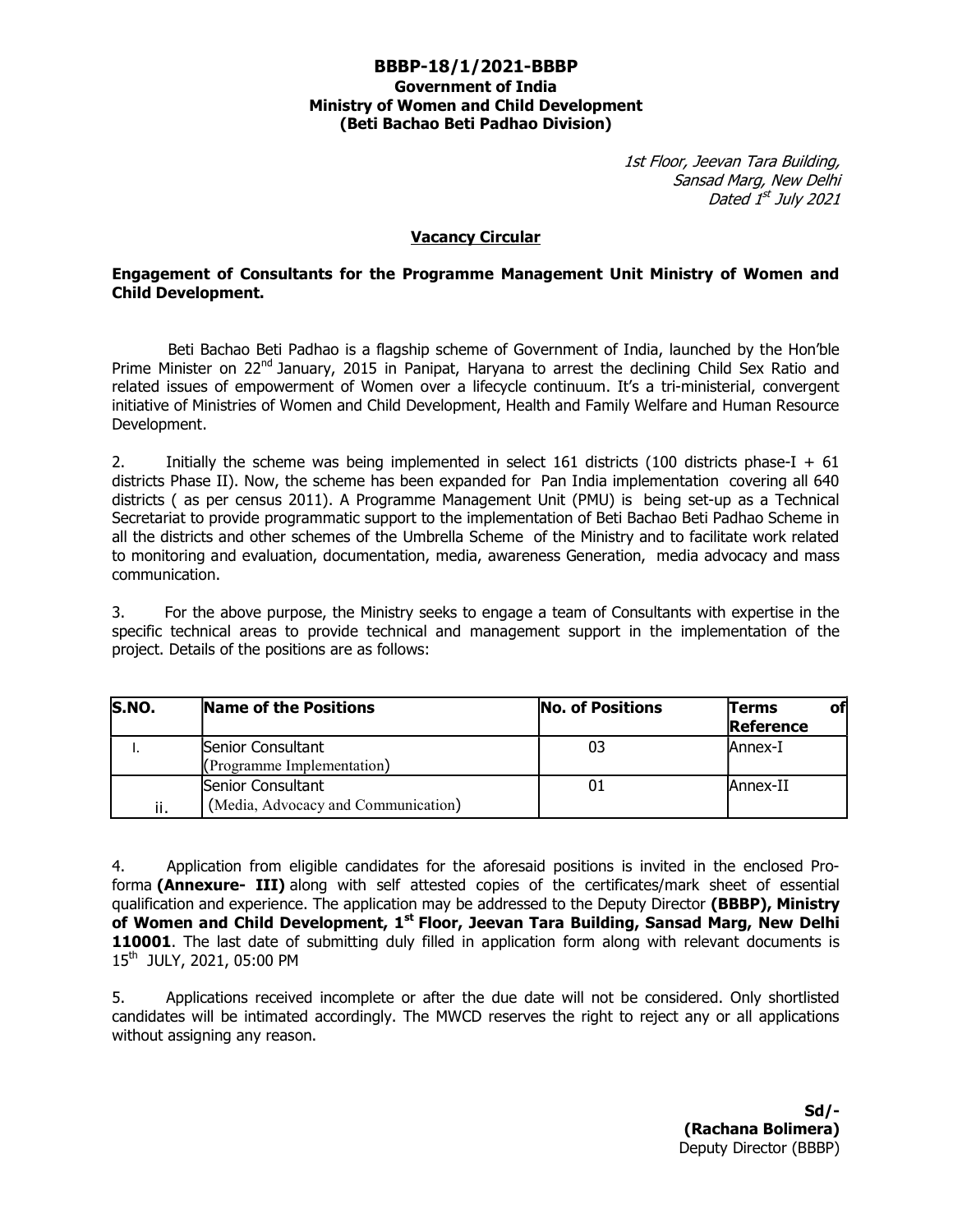## Name of Position: Senior Consultant- Programme Implementation: 03 Positions

Remuneration: The Senior Consultant would be entitled to a consolidated monthly remuneration up to Rs. 80,000/- (inclusive of Transport Allowance of Rs. 5000/- month) depending on the qualifications and experience of the candidate. The position is for an initial contract of one year and is subject to renewal on an annual basis on the basis of performance and requirement of BBBP Section.

## Role & Responsibilities

- i. Support to BBBP districts in preparation of District specific Action Plan as per the scheme components and guidelines.
- ii. Coordinate with the States/UTs/Districts for programme execution and getting progress report as per the format.
- iii. Supervise and Review work plans, activity reports, implement programme activities according to the technical and financial norms.
- iv. Coordination with Partner Ministries for progress update as per their indicators/interventions.
- v. Follow ups with districts for timely submission of programme reports (monthly/quarterly).
- vi. Coordinate collation and consolidation of monthly/quarterly progress report (as per the programme design along with success stories).
- vii. Coordinate with NIPPCD for organising training programme and assist the districts to carry forward these trainings at block and village level.
- viii. Conduct monitoring visits to State/Districts and ensure utilization of funds as allocated.
- ix. Develop state and district specific resource directory for smooth coordination and implementation of the programme.
- x. Track the implementation plan as per the action plan, budget and monitorable targets on a regular basis, identify bottlenecks and suggest measures for improvement.
- xi. Any other work assigned by senior officers/reporting authority.

# Required Qualifications, Experience and Skills

- i. Master's Degree in Economics/Governance/Social Science/ Social work/ Gender Studies or any other related field.
- ii. More than 7 years of working experience on gender issues at National/State level/district level
- iii. Age should not exceed 55 years
- iv. Proven experience on programme implementation, monitoring and documentation.
- v. Knowledge of MS office, Excel and Power point
- vi. Ability to meet time line and deliver the assigned work
- vii. Knowledge of government programme and procedures (noting  $\&$  drafting) would be an advantage
- viii. Ability and Willingness to extensively travel to states/districts
- ix. Ability to work individually as well as in Team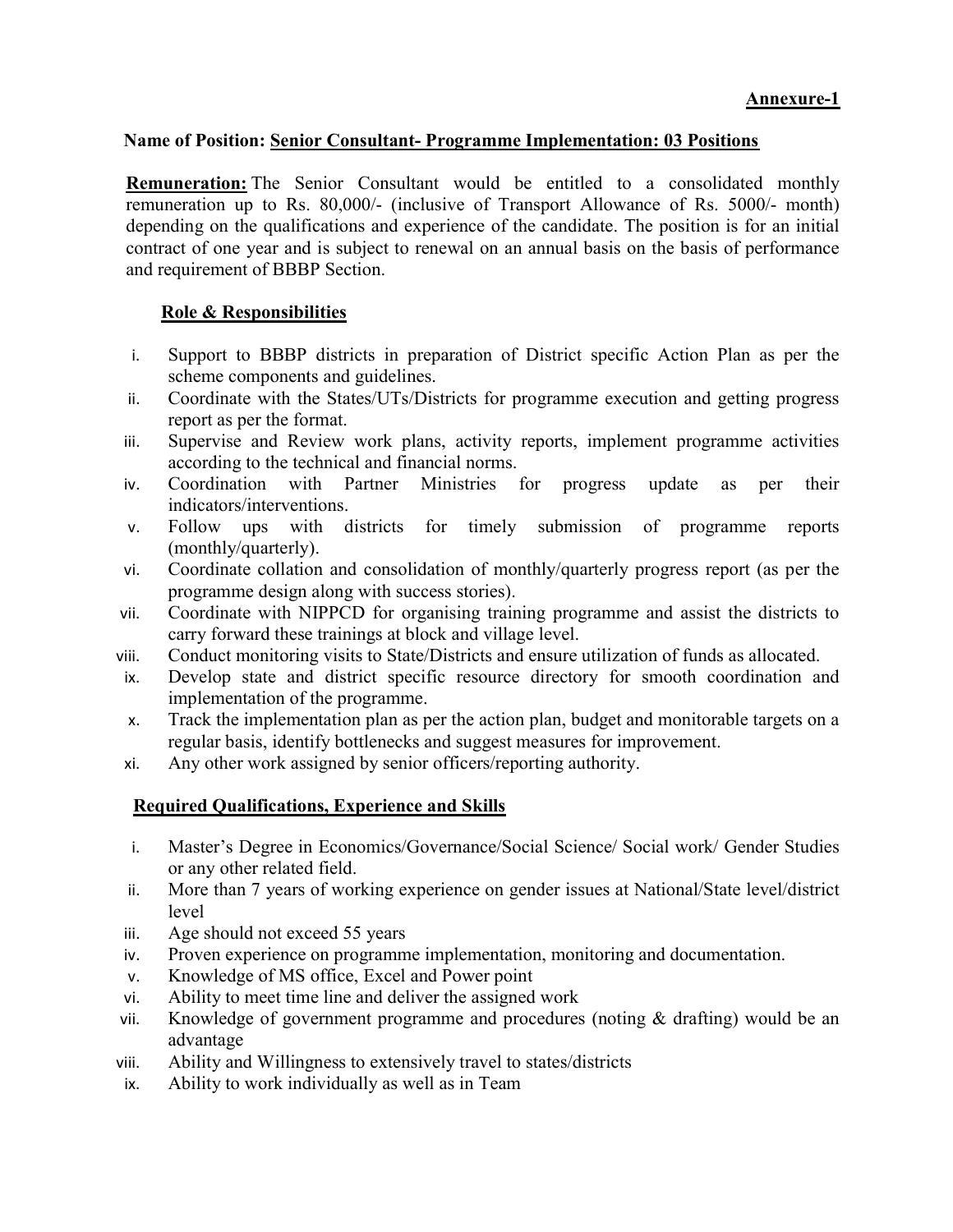### Name of Position: Senior Consultant- Media, Advocacy and Communication: 01 Position

Remuneration: The Senior Consultant would be entitled to a consolidated monthly remuneration up to Rs. 80,000/- (inclusive of Transport Allowance of Rs. 5000/- month) depending on the qualifications and experience of the candidate. The position is for an initial contract of one year and is subject to renewal on an annual basis on the basis of performance and requirement of BBBP Section.

## Responsibilities

- i. To provide programmatic support to the Beti Bachao Beti Padhao programme of MWCD.
- ii. Support in drafting communication plans and strategies for projects and events.
- iii. Co-ordinate with NFDC, DAVP, Song & Drama Division under Ministry of Information & Broadcasting, All India Radio and Doordarshan for effective awareness generation about the programme.
- iv. Handle end to end execution of national level media campaign using 360 degree approach including Print Media, Electronic/ Broadcast Media, Social Media-Through internet websites, Song and Drama, Mobile Exhibition Vans and the like for awareness generation about Beti Bachao Beti Padhao programme.
- v. Support in developing effective media strategy for maximum impact in alignment with the theme of the programme.
- vi. Ensure citizen engagement through portals like MyGov and also organize contests through the same.
- vii. Provide technical assistance to agencies commissioned to produce print, audio and audio-visual material.
- viii. Provide both administrative and managerial support to the programme.
- ix. Assist in execution of national level media campaign including for awareness generation about BBBP programme
- x. Collaborate and network with PIB, Media persons/organizations in order to share/disseminate BBBP related information
- xi. Content creation for IEC material including brochures, FAQs, posters, newsletters etc.
- xii. Develop Matrix for regular monitoring of IEC activities.
- xiii. Organize and coordinate national level workshops, conferences, exhibitions and events.
- xiv. Develop innovative tools for campaigns and awareness generation activities.
- xv. Strong Knowledge of Software Packages like- Adobe Photoshop, Coral Draw, Indesign, Movie Maker etc.
- xvi. Knowledge of making short films/documentaries, designing of IEC material like Brochure, Leaflet, Pamphlet etc.
- xvii. Advise on the appropriate mix of materials to be developed as per the specific request for the communication campaigns and creating prototypes / artworks for the same
- xviii. Ability to meet the deadline.
- xix. Any other task as may be assigned from time to time.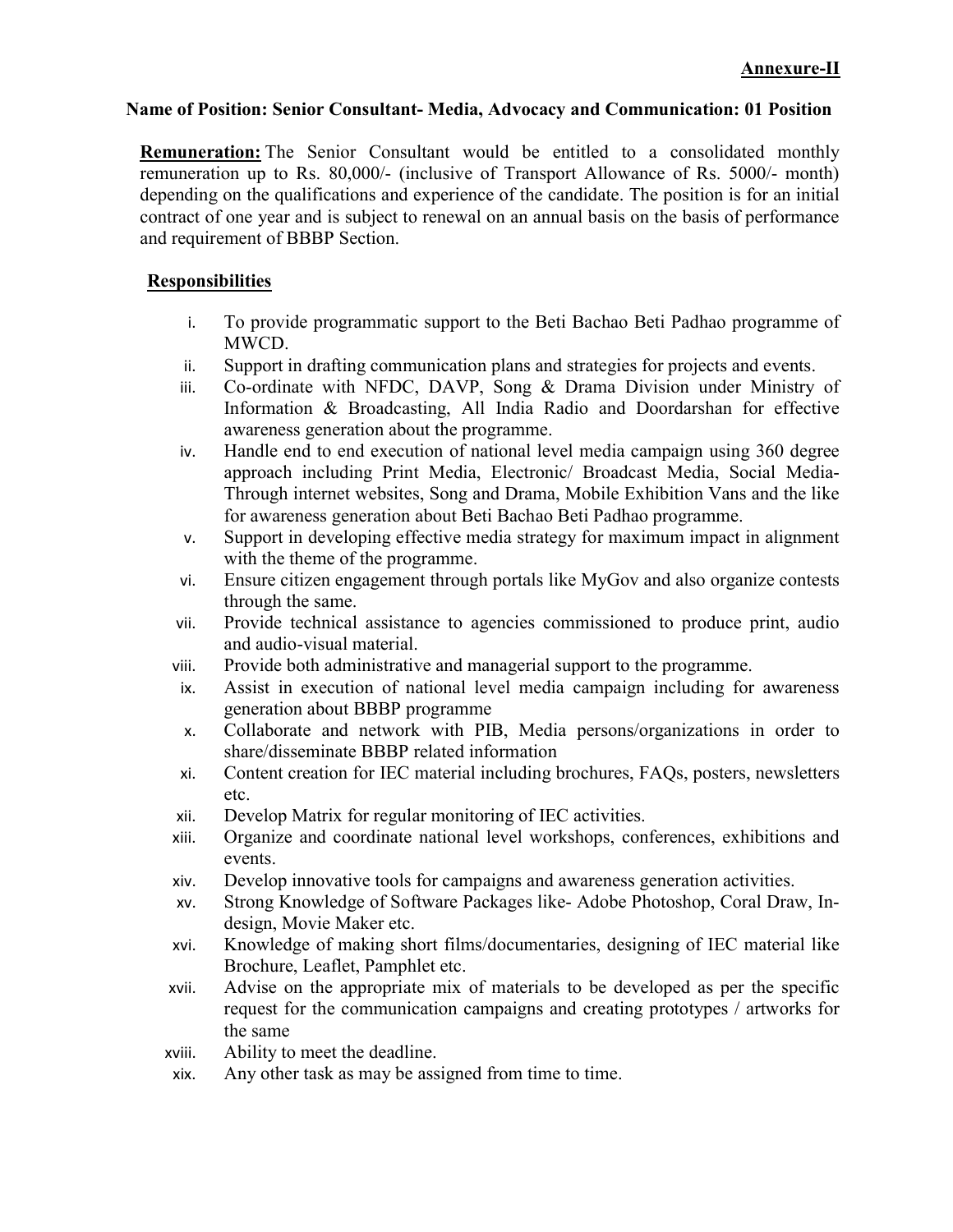# Required Qualifications, Experience and Skills:

- i. Master's degree in Journalism/ Mass Communication/ Public Relations/ Advertising/ Media Studies/ or related field.
- ii. More than 7 years of relevant experience in communications or development, preferably with the ministries/ state governments.
- iii. Age should not exceed 55 years as on date.
- iv. Understanding and sensitization on women's issues.
- v. Fluency in English and Hindi languages. Knowledge of regional languages would be an added advantage.
- vi. Excellent report writing skills.
- vii. Ability to prioritize work and handle multiple tasks; keen attention to detail.
- viii. Conversant in social media platforms and social networking tools.
- ix. Ability to work independently and in interdisciplinary and multicultural teams.
- x. Excellent interpersonal skills.
- xi. Ability and willingness to travel extensively to States/ Districts
- xii. Desirable for those having knowledge of Software Packages like- Adobe Photoshop, Coral Draw, In- design, Movie Maker etc.
- xiii. Ability to work individually as well as in Team.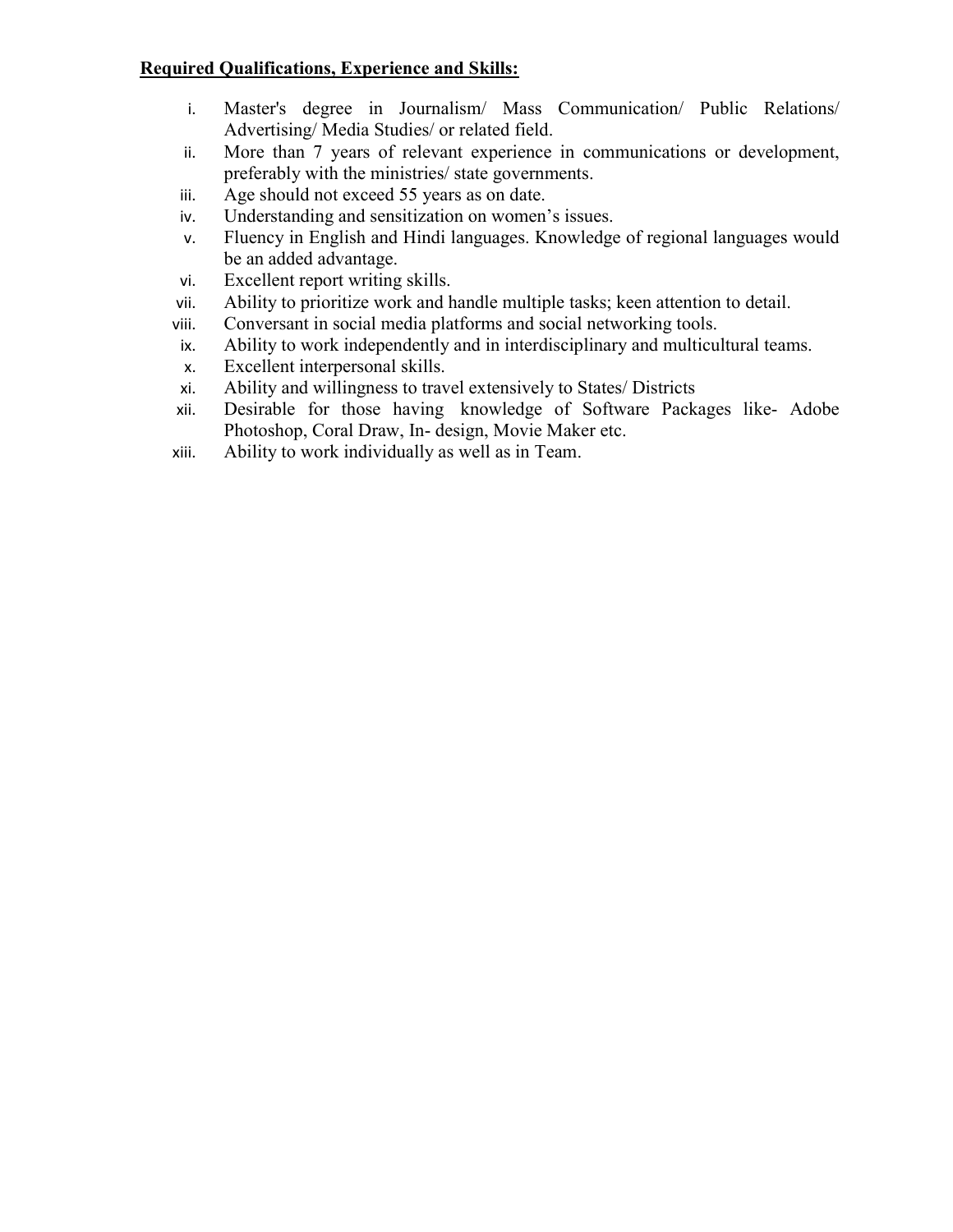# Format for Application Form

| Recent     |
|------------|
| Photograph |

Recent Photograph

- 1. Name of Position applying for:
- 2. Name of the candidate:
- 3. Father/ Spouse/ Guardian's Name:
- 4. Address:
- a) Permanent:
- b) Present:
- c) (i) Telephone/Mobile: (ii) Email:
- 5. Date of Birth and Nationality:
- 6. Educational Qualifications: (from graduation to professional qualification)

| Sl. | Name of Degree | Board/     | Institution/ Year of Passing | $%$ of   | marks |
|-----|----------------|------------|------------------------------|----------|-------|
| No. |                | University |                              | obtained |       |
|     | ാ              |            |                              |          |       |
|     |                |            |                              |          |       |
|     |                |            |                              |          |       |
|     |                |            |                              |          |       |

7. One relevant Degree that needs to be considered as qualifying educational qualification in reference to the position applied for:

| Name of Degree | Board/<br>University | Institution   Year of Passing | % of marks obtained |
|----------------|----------------------|-------------------------------|---------------------|
|                | n<br>∸               |                               | 4                   |
|                |                      |                               |                     |

 (Note: 1.Candidate is required to mention one of the degrees from amongst mentioned under Educational Qualifications, that he/she wants to be considered as qualifying degree in reference to the position being applied for in the application.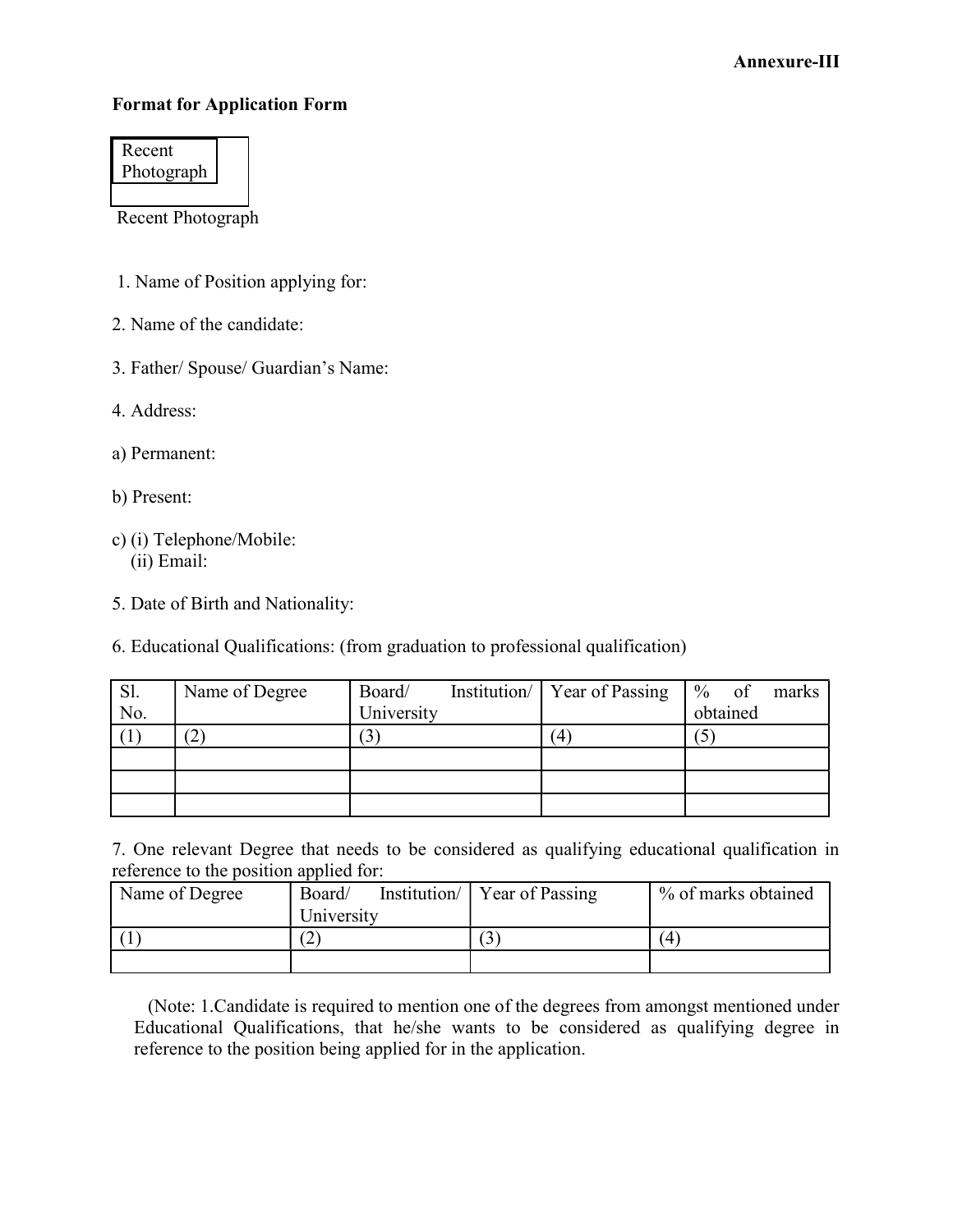2. Marks must be provided in % form in column 3. If marks obtained are in the form of CGPA/GPA etc. then either proper conversion formula of the concerned university/institution must be given or marks must be mentioned as converted into percentage form. Marks given in CGPA/GPA form in application will be rejected).

8. Other Trainings [Indicate significant training since degrees under Sl. No. 6– Education]

9. Work experience/Employment Record [Starting with present position, list in reverse order every employment held since graduation, giving for each employment (see format here below): dates of employment, name of employing organization, positions held]:

| S. No | From<br>(Date)         | To (Date)      | Duration<br>(Years.<br>Months) | Employer<br>Organisation | Designation | Description<br>of Duties |
|-------|------------------------|----------------|--------------------------------|--------------------------|-------------|--------------------------|
|       | $\left 2\right\rangle$ | $\mathfrak{B}$ | $\left( 4\right)$              |                          | I O         |                          |
|       |                        |                |                                |                          |             |                          |
|       |                        |                |                                |                          |             |                          |
|       |                        |                |                                |                          |             |                          |

 Note: (i). Exact dates of employment has to be filled in clearly in Columns 2 & 3. (ii) Duration in a particular employment has to be given in Years. Months e.g. If a candidate has worked for 2 years and 6 months in an organisation it has to be filled as 2.6 in column 4 and if it is 2 years and 11 months then it has to be filled as 2.11 in column 4.

10. Languages [For each language indicate proficiency: good, fair, or poor in speaking, reading, and writing]:

| S.<br>NV. | anguage<br>c | Read | Write | peak |
|-----------|--------------|------|-------|------|
|           |              |      |       |      |
|           |              |      |       |      |

11. Work Undertaken that Best Illustrates Capability to Handle the Tasks Assigned [Among the assignments in which the incumbent has been involved, indicate the following information for those assignments that best illustrate staff capability to handle the tasks listed under scope of work for the position]

- Name of assignment or project:
- Location:
- Year:
- Client
- Main project features: Positions held:
- Activities Performed: